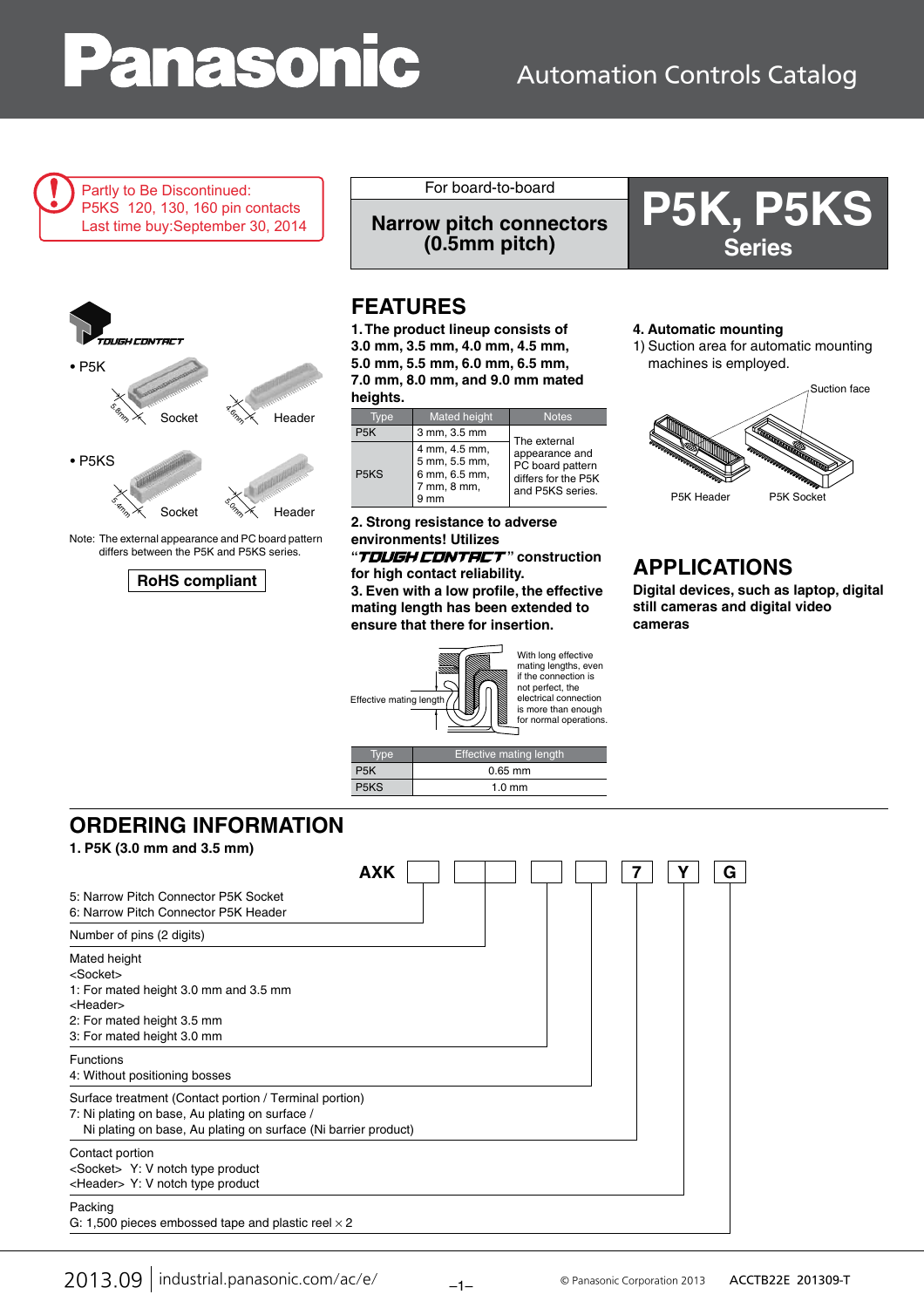

### **2. P5KS (4.0 mm, 4.5 mm, 5.0 mm, 5.5 mm, 6.0 mm, 6.5 mm, 7.0 mm, 8.0 mm and 9.0 mm)**

| <b>AXK</b>                                                                                                                                                                                                                                                                                                                                                          |  | 7 | Y<br>G |
|---------------------------------------------------------------------------------------------------------------------------------------------------------------------------------------------------------------------------------------------------------------------------------------------------------------------------------------------------------------------|--|---|--------|
| 5S: Narrow Pitch Connector P5KS Socket<br>6S: Narrow Pitch Connector P5KS Header                                                                                                                                                                                                                                                                                    |  |   |        |
| Number of pins (2 digits)                                                                                                                                                                                                                                                                                                                                           |  |   |        |
| Mated height<br><socket><br/>0: For mated height 4.0 mm, 5.0 mm and 6.0 mm<br/>2: For mated height 4.5 mm, 5.5 mm and 6.5 mm<br/>3: For mated height 7.0 mm, 8.0 mm and 9.0 mm<br/><header><br/>4: For mated height 4.0 mm, 4.5 mm and 7.0 mm<br/>5: For mated height 5.0 mm, 5.5 mm and 8.0 mm<br/>6: For mated height 6.0 mm, 6.5 mm and 9.0 mm</header></socket> |  |   |        |
| <b>Functions</b><br>3: With positioning boss and direction for protection from reverse mating<br>4: Without positioning boss/with direction for protection from reverse mating<br>7: With positioning boss/without direction for protection from reverse mating<br>8: Without positioning boss and direction for protection from reverse mating                     |  |   |        |
| Surface treatment (Contact portion / Terminal portion)<br>7: Ni plating on base, Au plating on surface /<br>Ni plating on base, Au plating on surface (Ni barrier product)                                                                                                                                                                                          |  |   |        |
| Contact portion<br><socket> Y: V notch type product<br/><header> Y: V notch type product</header></socket>                                                                                                                                                                                                                                                          |  |   |        |
| Packing<br>G: 1,500 pieces embossed tape and plastic reel $\times$ 2<br>Socket: Mated heights 4.0 mm, 4.5 mm, 5.0 mm, 5.5 mm, 6.0 mm, 6.5 mm<br>Header: Mated heights 4.0 mm, 4.5 mm, 7.0 mm<br>1,000 pieces plastic reel $\times$ 2<br>Socket: Mated heights 7.0 mm, 8.0 mm, 9.0 mm<br>Header: Mated heights 5.0 mm, 5.5 mm, 6.0 mm, 6.5 mm, 8.0 mm, 9.0 mm        |  |   |        |

Note: Models with mating directionality to prevent reverse insertion have less than 100 pin contacts. Models without mating directionality to prevent reverse insertion have over 100 pin contacts.

### **PRODUCT TYPES**

#### **1. P5K**

|                  |                  |             | Part No.                | Packing              |                       |              |  |
|------------------|------------------|-------------|-------------------------|----------------------|-----------------------|--------------|--|
| Product<br>name  | Mated<br>height  | No. of pins | <b>Socket</b><br>Header |                      | Inner carton (1 reel) | Outer carton |  |
|                  |                  |             | TOUGH CONTACT           | <b>TOUGH CONTRCT</b> |                       |              |  |
|                  |                  | 20          | AXK520147YG             | AXK620347YG          |                       |              |  |
|                  |                  | 22          | AXK522147YG             | AXK622347YG          |                       |              |  |
|                  |                  | 30          | AXK530147YG             | AXK630347YG          |                       |              |  |
|                  |                  | 40          | AXK540147YG             | AXK640347YG          |                       |              |  |
|                  | 3.0 mm           | 50          | AXK550147YG             | AXK650347YG          |                       |              |  |
|                  |                  | 60          | AXK560147YG             | AXK660347YG          |                       |              |  |
|                  |                  | 70          | AXK570147YG             | AXK670347YG          |                       |              |  |
|                  |                  | 80          | AXK580147YG             | AXK680347YG          |                       |              |  |
|                  |                  | 100         | AXK500147YG             | AXK600347YG          |                       |              |  |
|                  |                  | 120         | AXK5A2147YG             | AXK6A2347YG          |                       |              |  |
| P <sub>5</sub> K |                  | 20          | AXK520147YG             | AXK620247YG          | 1,500 pieces          | 3,000 pieces |  |
|                  |                  | 22          | AXK522147YG             | AXK622247YG          |                       |              |  |
|                  |                  | 30          | AXK530147YG             | AXK630247YG          |                       |              |  |
|                  |                  | 34          | AXK534147YG             | AXK634247YG          |                       |              |  |
|                  |                  | 40          | AXK540147YG             | AXK640247YG          |                       |              |  |
|                  | $3.5 \text{ mm}$ | 50          | AXK550147YG             | AXK650247YG          |                       |              |  |
|                  |                  | 60          | AXK560147YG             | AXK660247YG          |                       |              |  |
|                  |                  | 70          | AXK570147YG             | AXK670247YG          |                       |              |  |
|                  |                  | 80          | AXK580147YG             | AXK680247YG          |                       |              |  |
|                  |                  | 100         | AXK500147YG             | AXK600247YG          |                       |              |  |
|                  |                  |             | 120                     | AXK5A2147YG          | AXK6A2247YG           |              |  |

Notes: 1. Regarding ordering units: During production: Please make orders in 1 reel units.

Samples for mounting confirmation: Available in units of 50 pieces. Please contact our sales office.

Samples: Small lot orders are possible.

2. The standard type comes without positioning bosses.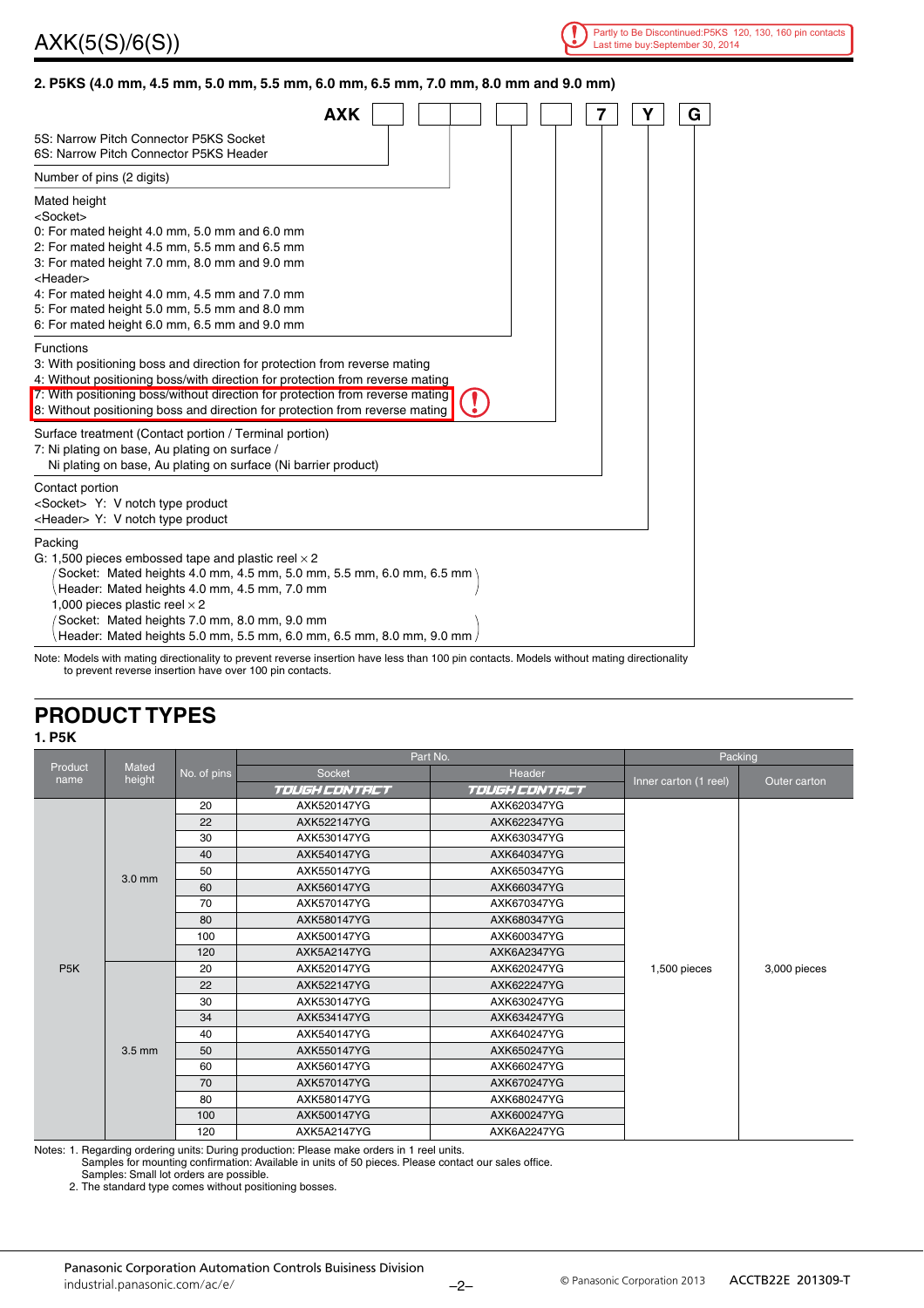### AXK(5(S)/6(S))

| <b>2. P5KS</b>                |                 |             |                              |                              |                                              |                                              |  |
|-------------------------------|-----------------|-------------|------------------------------|------------------------------|----------------------------------------------|----------------------------------------------|--|
|                               |                 |             |                              | Part No.                     |                                              | Packing                                      |  |
| Product<br>name               | Mated<br>height | No. of pins | Socket                       | Header                       | Inner carton (1 reel)                        | Outer carton                                 |  |
|                               |                 |             | <i>TOUGH CONTRCT</i>         | <b>TOUGH CONTRCT</b>         |                                              |                                              |  |
|                               |                 | 20          | AXK5S20047YG                 | AXK6S20447YG                 |                                              |                                              |  |
|                               |                 | 24          | AXK5S24047YG                 | AXK6S24447YG                 |                                              |                                              |  |
|                               |                 | 30          | AXK5S30047YG                 | AXK6S30447YG                 |                                              |                                              |  |
|                               | $4.0$ mm        | 34          | AXK5S34047YG                 | AXK6S34447YG                 |                                              |                                              |  |
|                               |                 | 40<br>50    | AXK5S40047YG<br>AXK5S50047YG | AXK6S40447YG<br>AXK6S50447YG |                                              |                                              |  |
|                               |                 | 60          | AXK5S60047YG                 | AXK6S60447YG                 |                                              |                                              |  |
|                               |                 | 70          | AXK5S70047YG                 | AXK6S70447YG                 |                                              |                                              |  |
|                               |                 | 80          | AXK5S80047YG                 | AXK6S80447YG                 |                                              |                                              |  |
|                               |                 | 100         | AXK5S00047YG                 | AXK6S00447YG                 |                                              |                                              |  |
|                               |                 | 120         | AXK5SA2077YG                 | AXK6SA2477YG                 |                                              |                                              |  |
|                               |                 | 160         | AXK5SA6077YG                 | AXK6SA6477YG                 |                                              |                                              |  |
| P <sub>5</sub> K <sub>S</sub> |                 | 20          | AXK5S20247YG                 | AXK6S20447YG                 | 1,500 pieces                                 | 3,000 pieces                                 |  |
|                               |                 | 24          | AXK5S24247YG                 | AXK6S24447YG                 |                                              |                                              |  |
|                               |                 | 30          | AXK5S30247YG                 | AXK6S30447YG                 |                                              |                                              |  |
|                               |                 | 34          | AXK5S34247YG                 | AXK6S34447YG                 |                                              |                                              |  |
|                               |                 | 36          | AXK5S36247YG                 | AXK6S36447YG                 |                                              |                                              |  |
|                               |                 | 40          | AXK5S40247YG                 | AXK6S40447YG                 |                                              |                                              |  |
|                               | 4.5 mm          | 50          | AXK5S50247YG                 | AXK6S50447YG                 |                                              |                                              |  |
|                               |                 | 60          | AXK5S60247YG                 | AXK6S60447YG                 |                                              |                                              |  |
|                               |                 | 70          | AXK5S70247YG                 | AXK6S70447YG                 |                                              |                                              |  |
|                               |                 | 80          | AXK5S80247YG                 | AXK6S80447YG                 |                                              |                                              |  |
|                               |                 | 100<br>120  | AXK5S00247YG<br>AXK5SA2277YG | AXK6S00447YG<br>AXK6SA2477YG |                                              |                                              |  |
|                               |                 | 160         | AXK5SA6277YG                 | AXK6SA6477YG                 |                                              |                                              |  |
|                               |                 | 20          | AXK5S20047YG                 | AXK6S20547YG                 |                                              |                                              |  |
|                               |                 | 24          | AXK5S24047YG                 | AXK6S24547YG                 |                                              |                                              |  |
|                               |                 | 30          | AXK5S30047YG                 | AXK6S30547YG                 |                                              |                                              |  |
|                               |                 | 34          | AXK5S34047YG                 | AXK6S34547YG                 |                                              |                                              |  |
|                               |                 | 40          | AXK5S40047YG                 | AXK6S40547YG                 |                                              |                                              |  |
|                               | 5.0 mm          | 50          | AXK5S50047YG                 | AXK6S50547YG                 |                                              |                                              |  |
|                               |                 | 60          | AXK5S60047YG                 | AXK6S60547YG                 |                                              |                                              |  |
|                               |                 | 70          | AXK5S70047YG                 | AXK6S70547YG                 |                                              |                                              |  |
|                               |                 | 80          | AXK5S80047YG                 | AXK6S80547YG                 |                                              |                                              |  |
|                               |                 | 100         | AXK5S00047YG                 | AXK6S00547YG                 |                                              |                                              |  |
|                               |                 | 20          | AXK5S20247YG                 | AXK6S20547YG                 |                                              |                                              |  |
|                               |                 | 24          | AXK5S24247YG                 | AXK6S24547YG                 |                                              |                                              |  |
|                               |                 | 30<br>34    | AXK5S30247YG<br>AXK5S34247YG | AXK6S30547YG<br>AXK6S34547YG |                                              |                                              |  |
|                               |                 | 40          | AXK5S40247YG                 | AXK6S40547YG                 |                                              |                                              |  |
|                               | 5.5 mm          | 50          | AXK5S50247YG                 | AXK6S50547YG                 |                                              |                                              |  |
|                               |                 | 60          | AXK5S60247YG                 | AXK6S60547YG                 |                                              |                                              |  |
|                               |                 | 70          | AXK5S70247YG                 | AXK6S70547YG                 |                                              |                                              |  |
| P <sub>5</sub> K <sub>S</sub> |                 | 80          | AXK5S80247YG                 | AXK6S80547YG                 | Socket: 1,500 pieces<br>Header: 1,000 pieces | Socket: 3,000 pieces<br>Header: 2,000 pieces |  |
|                               |                 | 100         | AXK5S00247YG                 | AXK6S00547YG                 |                                              |                                              |  |
|                               |                 | 20          | AXK5S20047YG                 | AXK6S20647YG                 |                                              |                                              |  |
|                               |                 | 30          | AXK5S30047YG                 | AXK6S30647YG                 |                                              |                                              |  |
|                               |                 | 40          | AXK5S40047YG                 | AXK6S40647YG                 |                                              |                                              |  |
|                               | 6.0 mm          | 50          | AXK5S50047YG                 | AXK6S50647YG                 |                                              |                                              |  |
|                               |                 | 60          | AXK5S60047YG                 | AXK6S60647YG                 |                                              |                                              |  |
|                               |                 | 70          | AXK5S70047YG                 | AXK6S70647YG                 |                                              |                                              |  |
|                               |                 | 80<br>100   | AXK5S80047YG                 | AXK6S80647YG<br>AXK6S00647YG |                                              |                                              |  |
|                               |                 | 20          | AXK5S00047YG<br>AXK5S20247YG | AXK6S20647YG                 |                                              |                                              |  |
|                               |                 | 30          | AXK5S30247YG                 | AXK6S30647YG                 |                                              |                                              |  |
|                               |                 | 40          | AXK5S40247YG                 | AXK6S40647YG                 |                                              |                                              |  |
|                               |                 | 50          | AXK5S50247YG                 | AXK6S50647YG                 |                                              |                                              |  |
|                               | 6.5 mm          | 60          | AXK5S60247YG                 | AXK6S60647YG                 |                                              |                                              |  |
|                               |                 | 70          | AXK5S70247YG                 | AXK6S70647YG                 |                                              |                                              |  |
|                               |                 | 80          | AXK5S80247YG                 | AXK6S80647YG                 |                                              |                                              |  |
|                               |                 | 100         | AXK5S00247YG                 | AXK6S00647YG                 |                                              |                                              |  |
|                               |                 | 130         | AXK5SA3277YG                 | AXK6SA3677YG                 |                                              |                                              |  |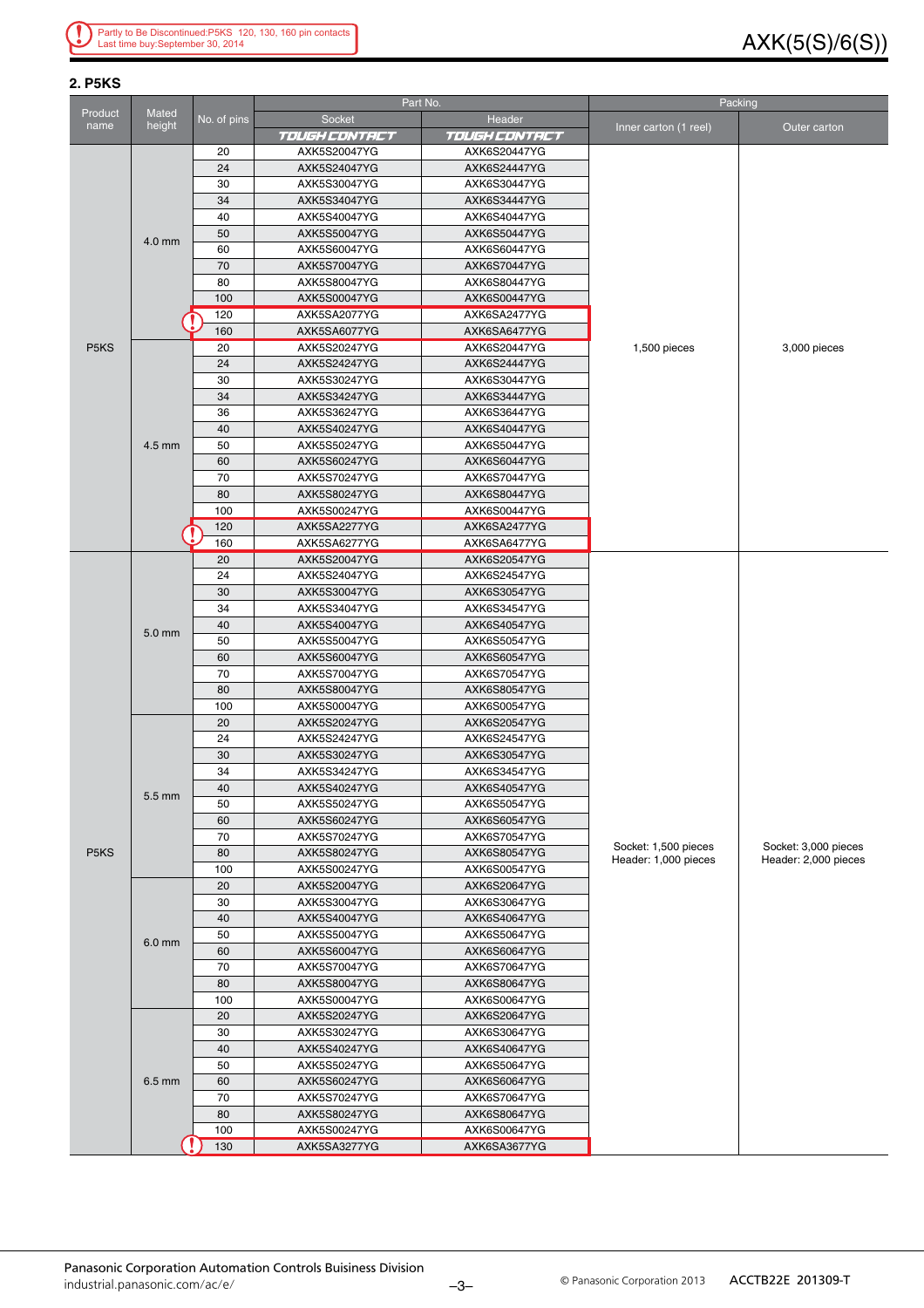### AXK(5(S)/6(S))



|                               |                        |             |                      | Part No.      |                       | Packing              |  |
|-------------------------------|------------------------|-------------|----------------------|---------------|-----------------------|----------------------|--|
| Product<br>name               | <b>Mated</b><br>height | No. of pins | Socket               | Header        |                       |                      |  |
|                               |                        |             | <b>TOUGH CONTRCT</b> | TOUGH CONTRCT | Inner carton (1 reel) | Outer carton         |  |
|                               |                        | 20          | AXK5S20347YG         | AXK6S20447YG  |                       |                      |  |
|                               |                        | 30          | AXK5S30347YG         | AXK6S30447YG  |                       |                      |  |
|                               |                        | 40          | AXK5S40347YG         | AXK6S40447YG  |                       |                      |  |
|                               | $7.0$ mm               | 50          | AXK5S50347YG         | AXK6S50447YG  | Socket: 1,000 pieces  | Socket: 2,000 pieces |  |
|                               |                        | 60          | AXK5S60347YG         | AXK6S60447YG  | Header: 1,500 pieces  | Header: 3,000 pieces |  |
|                               |                        | 70          | AXK5S70347YG         | AXK6S70447YG  |                       |                      |  |
|                               |                        | 80          | AXK5S80347YG         | AXK6S80447YG  |                       |                      |  |
|                               |                        | 100         | AXK5S00347YG         | AXK6S00447YG  |                       |                      |  |
|                               |                        | 20          | AXK5S20347YG         | AXK6S20547YG  |                       |                      |  |
|                               |                        | 30          | AXK5S30347YG         | AXK6S30547YG  |                       |                      |  |
|                               |                        | 40          | AXK5S40347YG         | AXK6S40547YG  |                       |                      |  |
| P <sub>5</sub> K <sub>S</sub> | 8.0 mm                 | 50          | AXK5S50347YG         | AXK6S50547YG  |                       |                      |  |
|                               |                        | 60          | AXK5S60347YG         | AXK6S60547YG  |                       |                      |  |
|                               |                        | 70          | AXK5S70347YG         | AXK6S70547YG  |                       |                      |  |
|                               |                        | 80          | AXK5S80347YG         | AXK6S80547YG  |                       |                      |  |
|                               |                        | 100         | AXK5S00347YG         | AXK6S00547YG  | 1,000 pieces          | 2,000 pieces         |  |
|                               |                        | 20          | AXK5S20347YG         | AXK6S20647YG  |                       |                      |  |
|                               |                        | 30          | AXK5S30347YG         | AXK6S30647YG  |                       |                      |  |
|                               |                        | 40          | AXK5S40347YG         | AXK6S40647YG  |                       |                      |  |
|                               | $9.0$ mm               | 50          | AXK5S50347YG         | AXK6S50647YG  |                       |                      |  |
|                               |                        | 60          | AXK5S60347YG         | AXK6S60647YG  |                       |                      |  |
|                               |                        | 70          | AXK5S70347YG         | AXK6S70647YG  |                       |                      |  |
|                               |                        | 80          | AXK5S80347YG         | AXK6S80647YG  |                       |                      |  |
|                               |                        | 100         | AXK5S00347YG         | AXK6S00647YG  |                       |                      |  |

Notes: 1. Regarding ordering units: During production: Please make orders in 1 reel units.

Samples for mounting confirmation: Available in units of 50 pieces. Please contact our sales office. Samples: Small lot orders are possible.

2. The standard type comes without positioning bosses (However, mated heights of 4 mm or higher and 120 pins or more comes standard with bosses). Connectors with positioning bosses are available for on-demand production.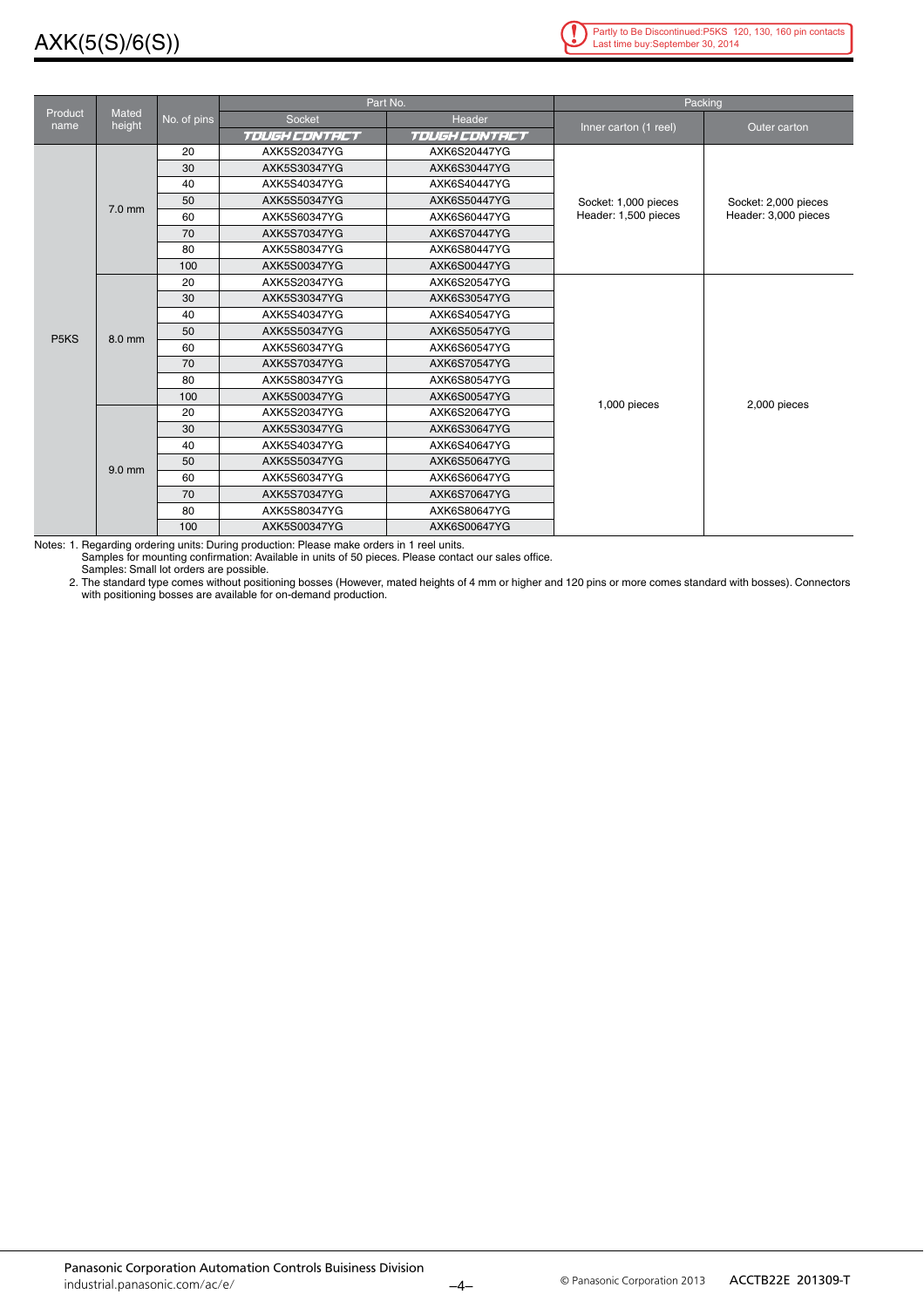### AXK(5(S)/6(S))

### **SPECIFICATIONS**

### **1. Characteristics**

|                                  |                                                             | Specifications                                                                                                 |                                                                                           |                          |                                                                                         |                                                                                   |                                                                                       |                         |  |
|----------------------------------|-------------------------------------------------------------|----------------------------------------------------------------------------------------------------------------|-------------------------------------------------------------------------------------------|--------------------------|-----------------------------------------------------------------------------------------|-----------------------------------------------------------------------------------|---------------------------------------------------------------------------------------|-------------------------|--|
|                                  | Item                                                        | 3mm, 3.5mm type                                                                                                | 4mm, 4.5mm, 5mm,<br>5.5mm, 6mm, 6.5mm type                                                |                          | 7mm, 8mm, 9mm type                                                                      |                                                                                   | Conditions                                                                            |                         |  |
|                                  | <b>Rated current</b>                                        | 0.5A/terminal (Max. 10A)                                                                                       |                                                                                           | 0.5A/terminal (Max. 16A) |                                                                                         |                                                                                   |                                                                                       |                         |  |
|                                  | Rated voltage                                               |                                                                                                                | 60V AC/DC                                                                                 |                          |                                                                                         |                                                                                   |                                                                                       |                         |  |
| Electrical                       | Breakdown voltage                                           |                                                                                                                | 150V AC for 1 min.                                                                        |                          |                                                                                         |                                                                                   | Detection current: 1mA                                                                |                         |  |
| characteristics                  | Insulation resistance                                       |                                                                                                                | Min. $1000M\Omega$                                                                        |                          |                                                                                         |                                                                                   | Using 500V DC megger                                                                  |                         |  |
|                                  | Contact resistance                                          |                                                                                                                | Max. $60m\Omega$                                                                          | Max. 80 $m\Omega$        |                                                                                         | Based on the contact resistance<br>measurement method specified<br>by JIS C 5402. |                                                                                       |                         |  |
|                                  | Composite insertion<br>force                                |                                                                                                                | Max. 0.785N $\times$ no. of pins (initial)                                                |                          |                                                                                         |                                                                                   |                                                                                       |                         |  |
| Mechanical<br>characteristics    | Composite removal<br>force                                  |                                                                                                                | Min. 0.0588N $\times$ no. of pins                                                         |                          |                                                                                         |                                                                                   |                                                                                       |                         |  |
|                                  | Contact holding force                                       |                                                                                                                | Min. 0.98N/pin contacts                                                                   |                          |                                                                                         |                                                                                   | Measuring the maximum force.<br>As the contact is axially pull out.                   |                         |  |
|                                  | Ambient temperature                                         |                                                                                                                | $-55^{\circ}$ C to $+85^{\circ}$ C                                                        |                          |                                                                                         |                                                                                   | No freezing at low temperatures                                                       |                         |  |
|                                  | Soldering heat<br>resistance                                | Max. peak temperature of 260°C<br>(on the surface of the PC board around the connector terminals)              |                                                                                           |                          |                                                                                         |                                                                                   | Infrared reflow soldering                                                             |                         |  |
|                                  |                                                             | 300°C within 5 sec., 350°C within 3 sec.                                                                       | Soldering iron                                                                            |                          |                                                                                         |                                                                                   |                                                                                       |                         |  |
|                                  | Thermal shock<br>resistance (header<br>and socket mated)    |                                                                                                                |                                                                                           |                          |                                                                                         | Conformed to MIL-STD-202F,<br>method 107G                                         |                                                                                       |                         |  |
|                                  |                                                             | 5 cycles,                                                                                                      | insulation resistance min. $100M\Omega$ ,<br>contact resistance max. 60m $\Omega$         | 5 cycles,                | insulation resistance<br>min. 100 $M\Omega$ ,                                           | Order<br>$\mathbf{1}$                                                             | Temperature<br>$(^{\circ}C)$<br>$-550$                                                | Time<br>(minutes)<br>30 |  |
| Environmental<br>characteristics |                                                             |                                                                                                                |                                                                                           |                          | contact resistance<br>max. 80m $\Omega$                                                 | $\overline{c}$<br>3<br>$\overline{4}$                                             | $\mathcal{L}_{\mathcal{L}}$<br>$85^{+3}$<br>$\mathcal{L}_{\mathcal{L}}$               | Max. 5<br>30<br>Max. 5  |  |
|                                  |                                                             |                                                                                                                |                                                                                           |                          |                                                                                         |                                                                                   | $-55-3$                                                                               |                         |  |
|                                  | Humidity resistance<br>(header and socket<br>mated)         | 120 hours,                                                                                                     | insulation resistance min. 100 $M\Omega$ ,<br>contact resistance max. $60 \text{m}\Omega$ | 120 hours.               | insulation resistance<br>min. 100 $M\Omega$ ,<br>contact resistance<br>max. $80m\Omega$ | Bath temperature 40±2°C,<br>humidity 90 to 95% R.H.                               |                                                                                       |                         |  |
|                                  | Saltwater spray<br>resistance (header<br>and socket mated)  | 24 hours,                                                                                                      | insulation resistance min. $100M\Omega$ ,<br>contact resistance max. 60m $\Omega$         | 24 hours,                | insulation resistance<br>min. 100 $M\Omega$ ,<br>contact resistance<br>max. $80m\Omega$ | Bath temperature 35±2°C,<br>saltwarter concentration 5±1%                         |                                                                                       |                         |  |
|                                  | H <sub>2</sub> S resistance<br>(header and socket<br>mated) | 48 hours.                                                                                                      | contact resistance max. $60m\Omega$                                                       | 48 hours,                | contact resistance<br>max. 80m $\Omega$                                                 |                                                                                   | Bath temperature 40±2°C,<br>gas concentration $3\pm1$ ppm,<br>humidity 75 to 80% R.H. |                         |  |
| Lifetime<br>characteristics      | Insertion and removal<br>life                               | 50 times                                                                                                       |                                                                                           |                          |                                                                                         |                                                                                   | Repeated insertion and removal<br>speed of max. 200 times/hours                       |                         |  |
| Unit weight                      |                                                             | P5K 3mm 30 pin contacts<br>Socket: 0.17g Header: 0.09g<br>P5KS 4mm 30 pin contacts Socket: 0.18q Header: 0.16q |                                                                                           |                          |                                                                                         |                                                                                   |                                                                                       |                         |  |

#### **2. Material and surface treatment**

| Part name      | Mated height 3mm, 3.5mm, 4mm, 4.5mm, 5mm, 5.5mm, 6mm, 6.5mm, 7mm, 8mm, 9mm |                                                                                                                                                                                                                                                               |  |  |  |
|----------------|----------------------------------------------------------------------------|---------------------------------------------------------------------------------------------------------------------------------------------------------------------------------------------------------------------------------------------------------------|--|--|--|
|                | Material                                                                   | Surface treatment                                                                                                                                                                                                                                             |  |  |  |
| Molded portion | Heat-resistant resin (UL94V-0)                                             |                                                                                                                                                                                                                                                               |  |  |  |
| Contact/post   | Copper alloy                                                               | Contact portion: Ni plating on base, Au plating on surface<br>Terminal portion: Ni plating on base, Au plating on surface (Except for thick of terminal)<br>The section close to the soldering portion has a nickel barrier.<br>(The nickel base is exposed.) |  |  |  |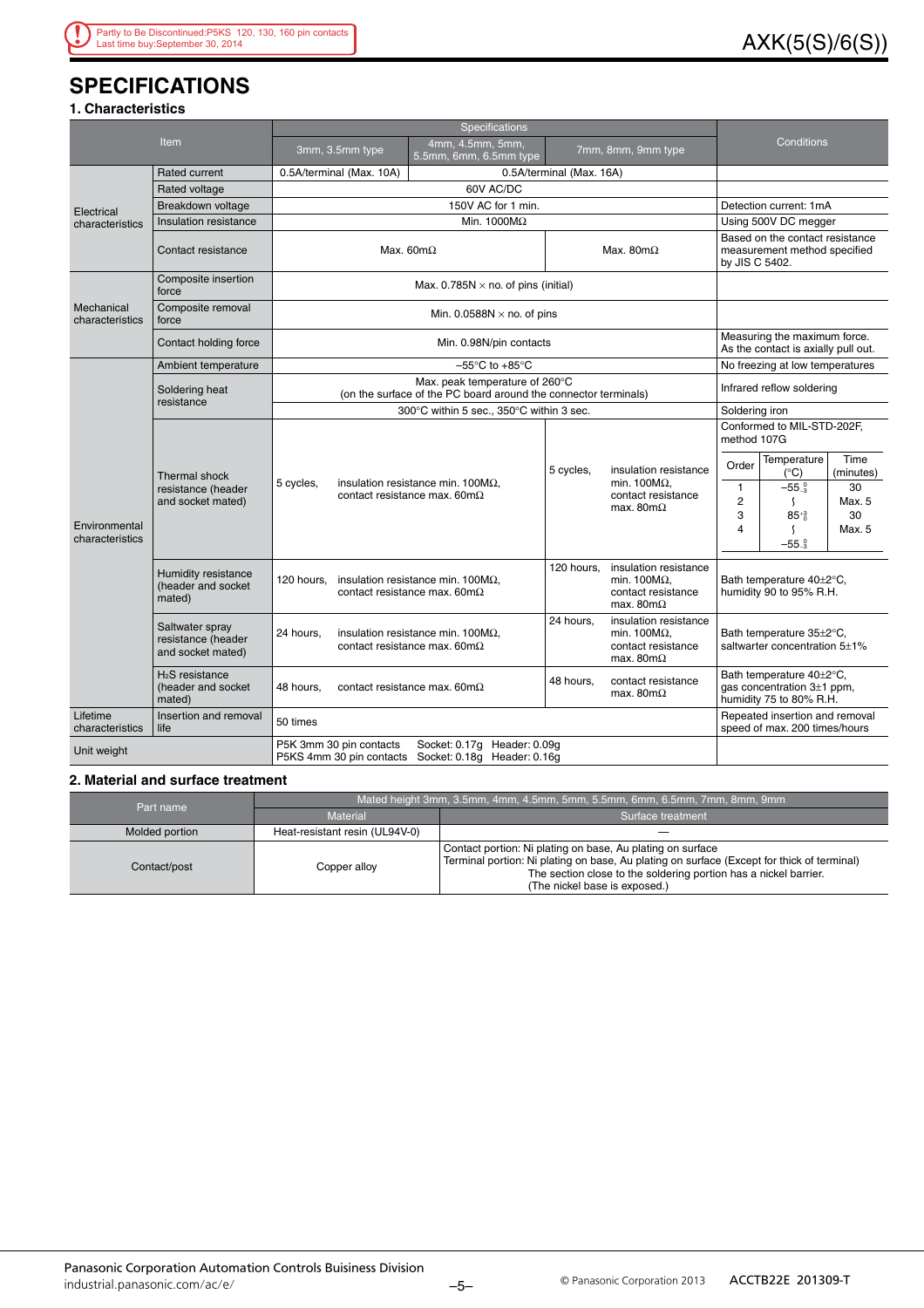

4

5.8

**DIMENSIONS** (Unit: mm) The CAD data of the products with a **CAD Data** mark can be downloaded from: http://industrial.panasonic.com/ac/e/ **P5K: Mated height 3mm, 3.5mm type**

• Socket





| Dimension table (mm) |       |       |  |  |  |  |  |  |
|----------------------|-------|-------|--|--|--|--|--|--|
| No. of pins          | A     | в     |  |  |  |  |  |  |
| 20                   | 8.20  | 4.50  |  |  |  |  |  |  |
| 22                   | 8.70  | 5.00  |  |  |  |  |  |  |
| 30                   | 10.70 | 7.00  |  |  |  |  |  |  |
| 34                   | 11.70 | 8.00  |  |  |  |  |  |  |
| 40                   | 13.20 | 9.50  |  |  |  |  |  |  |
| 50                   | 15.70 | 12.00 |  |  |  |  |  |  |
| 60                   | 18.20 | 14.50 |  |  |  |  |  |  |
| 70                   | 20.70 | 17.00 |  |  |  |  |  |  |
| 80                   | 23.20 | 19.50 |  |  |  |  |  |  |
| 100                  | 28.20 | 24.50 |  |  |  |  |  |  |
| 120                  | 33.20 | 29.50 |  |  |  |  |  |  |
|                      |       |       |  |  |  |  |  |  |

• Header **CAD Data**



• Socket and header are mated

80 23.20 19.50 100 28.20 24.50 120 33.20 29.50

|  |  |  | $A_{-0.1}^{+0.2}$ |  |  |
|--|--|--|-------------------|--|--|
|  |  |  |                   |  |  |
|  |  |  |                   |  |  |

Note: P5KS series (mated heights 4.0mm, 4.5mm, 5.0mm, 5.5mm, 6.0mm, 6.5mm, 7.0mm, 8.0mm, and 9.0mm) cannot be mated to this type.

ed heigh 3.0 mm 3.00 3.5 mm 3.50

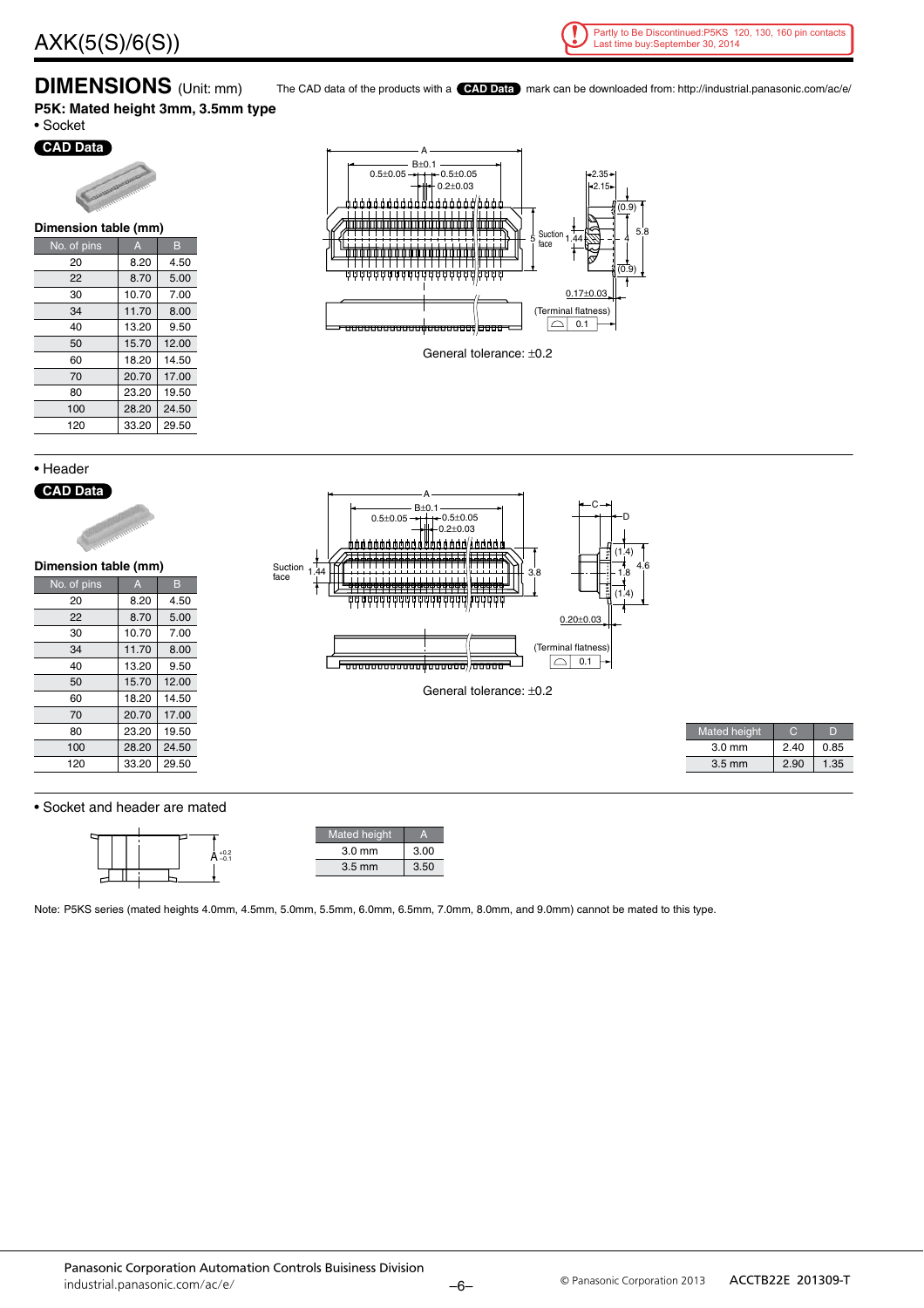#### **P5KS: Mated height 4.0mm, 4.5mm, 5.0mm, 5.5mm, 6.0mm, 6.5mm, 7.0mm, 8.0mm, 9.0mm type** • Socket

### **CAD Data**

| <b>MARTINIAN CORPORATION CONTRACTORY</b> |              |       |  |  |  |
|------------------------------------------|--------------|-------|--|--|--|
| Dimension table (mm)                     |              |       |  |  |  |
| No. of pins                              | $\mathsf{A}$ | в     |  |  |  |
| 20                                       | 8.20         | 4.50  |  |  |  |
| 24                                       | 9.20         | 5.50  |  |  |  |
| 30                                       | 10.70        | 7.00  |  |  |  |
| 34                                       | 11.70        | 8.00  |  |  |  |
| 36                                       | 12.20        | 8.50  |  |  |  |
| 40                                       | 13.20        | 9.50  |  |  |  |
| 50                                       | 15.70        | 12.00 |  |  |  |
| 60                                       | 18.20        | 14.50 |  |  |  |
| 70                                       | 20.70        | 17.00 |  |  |  |
| 80                                       | 23.20        | 19.50 |  |  |  |
| 100                                      | 28.20        | 24.50 |  |  |  |



General tolerance: ±0.2

| <b>Mated height</b>    |      |
|------------------------|------|
| 4.0 mm, 5.0 mm, 6.0 mm | 3.05 |
| 4.5 mm, 5.5 mm, 6.5 mm | 3.55 |
| 7.0 mm, 8.0 mm, 9.0 mm | 6.05 |

#### • Header

### **CAD Data**



| Dimension table (mm) |  |
|----------------------|--|
|                      |  |

| No. of pins | A     | в     |
|-------------|-------|-------|
| 20          | 8.20  | 4.50  |
| 24          | 9.20  | 5.50  |
| 30          | 10.70 | 7.00  |
| 34          | 11.70 | 8.00  |
| 36          | 12.20 | 8.50  |
| 40          | 13.20 | 9.50  |
| 50          | 15.70 | 12.00 |
| 60          | 18.20 | 14.50 |
| 70          | 20.70 | 17.00 |
| 80          | 23.20 | 19.50 |
| 100         | 28.20 | 24.50 |





General tolerance: ±0.2

| <b>Mated height</b>    |      |      |
|------------------------|------|------|
| 4.0 mm, 4.5 mm, 7.0 mm | 0.95 | 3.30 |
| 5.0 mm, 5.5 mm, 8.0 mm | 1.95 | 4.30 |
| 6.0 mm, 6.5 mm, 9.0 mm | 2.95 | 5.30 |

#### • Socket and header are mated

|  |  | $+0.2$<br>$-0.1$<br>A |
|--|--|-----------------------|
|  |  |                       |
|  |  |                       |

Note: P5K series (mated heights 3.0mm, 3.5mm) cannot be mated to this type.

| <b>Mated height</b> | A    |
|---------------------|------|
| $4.0 \text{ mm}$    | 4.00 |
| 4.5 mm              | 4.50 |
| $5.0 \text{ mm}$    | 5.00 |
| $5.5 \text{ mm}$    | 5.50 |
| $6.0 \text{ mm}$    | 6.00 |
| $6.5 \text{ mm}$    | 6.50 |
| $7.0 \text{ mm}$    | 7.00 |
| 8.0 mm              | 8.00 |
| $9.0$ mm            | 9.00 |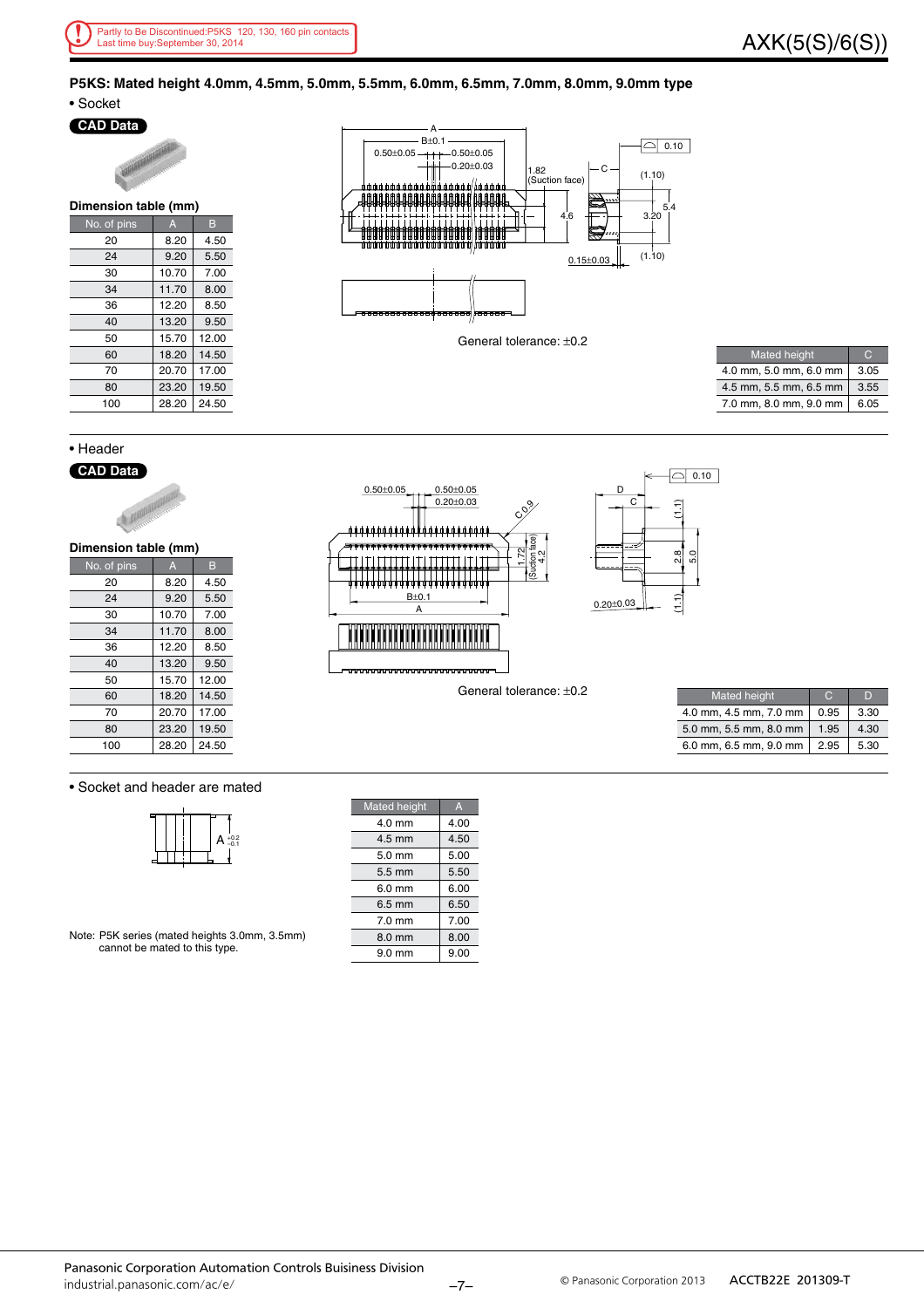



**P5KS: Mated height 4.0mm, 4.5mm for 120 pin contacts and 160 pin contacts types, 6.5mm for 130 pin contacts type** • Socket



| <b>Mated height</b> |      |
|---------------------|------|
| $4.0$ mm            | 3.05 |
| 4.5 mm, 6.5 mm      | 3.55 |

• Header



• Socket and header are mated

| $H_{-0.1}^{+0.2}$ |
|-------------------|
|                   |
|                   |

| <b>Mated</b> height | н    |
|---------------------|------|
| $4.0 \text{ mm}$    | 4.00 |
| $4.5 \text{ mm}$    | 4.50 |
| 6.5 mm              | 6.50 |

Notes: 1. Inquiry separately for diagrams of the

- embossed tape and cautions for use.
	- 2. Be sure to ask for proper specifications and drawings before actual use.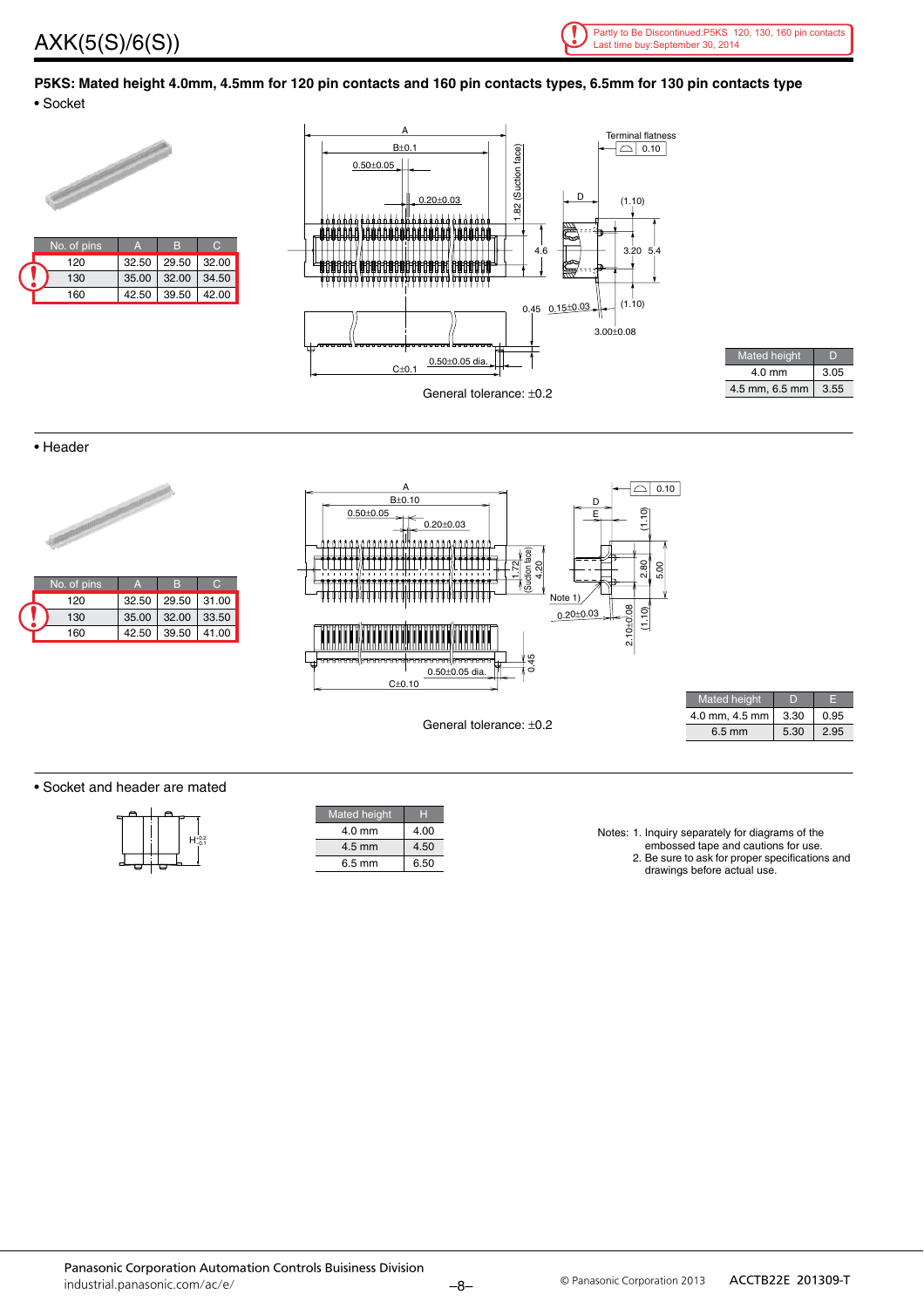**EMBOSSED TAPE DIMENSIONS** (unit: mm, Common for respective contact type, socket and header) **• Tape dimensions (Conforming to JIS C 0806:1990.**

**However, some tapes have mounting hole pitches that do not comply with the standard.)**



**• Plastic reel dimensions (Conforming to EIAJ ET–7200B)**



#### **Dimension table (mm)**

Suffix: G (1 reel, 1,500 pieces or 1,000 pieces embossed tape and plastic reel package)

| Type                                                                               | Mated height                                                                                                        | No. of pins | Type of taping | A     | B     | C     | D          | Quantity per reel |
|------------------------------------------------------------------------------------|---------------------------------------------------------------------------------------------------------------------|-------------|----------------|-------|-------|-------|------------|-------------------|
|                                                                                    |                                                                                                                     | 20 to 50    | Tape I         | 24.00 |       | 11.50 | 25.40      | 1,500 pcs.        |
|                                                                                    | Socket and header are common                                                                                        | 60 to 70    | Tape II        | 32.00 | 28.40 | 14.20 | 33.40      |                   |
|                                                                                    | P <sub>5</sub> K<br>3.0mm, 3.5mm                                                                                    | 80 to 100   | Tape II        | 44.00 | 40.40 | 20.20 | 45.40      |                   |
|                                                                                    |                                                                                                                     | 120         | Tape II        | 56.00 | 52.40 | 26.20 | 57.40      |                   |
| Socket: 4.0mm, 4.5mm, 5.0mm,<br>5.5mm, 6.0mm, 6.5mm<br>Header: 4.0mm, 4.5mm, 7.0mm |                                                                                                                     | 20 to 50    | Tape I         | 24.00 |       | 11.50 | 25.40      |                   |
|                                                                                    | 60 to 70                                                                                                            | Tape II     | 32.00          | 28.40 | 14.20 | 33.40 |            |                   |
|                                                                                    | 80 to 100                                                                                                           | Tape II     | 44.00          | 40.40 | 20.20 | 45.40 | 1,500 pcs. |                   |
|                                                                                    |                                                                                                                     | 120 to 160  | Tape II        | 56.00 | 52.40 | 26.20 | 57.40      |                   |
|                                                                                    | P <sub>5</sub> K <sub>S</sub><br>Socket: 7.0mm, 8.0mm, 9.0mm<br>Header: 5.0mm, 5.5mm, 6.0mm,<br>6.5mm, 8.0mm, 9.0mm | 20 to 50    | Tape I         | 24.00 |       | 11.50 | 25.40      |                   |
|                                                                                    |                                                                                                                     | 60 to 70    | Tape II        | 32.00 | 28.40 | 14.20 | 33.40      |                   |
|                                                                                    |                                                                                                                     | 80 to 100   | Tape II        | 44.00 | 40.40 | 20.20 | 45.40      | 1,000 pcs.        |
|                                                                                    |                                                                                                                     | 130         | Tape II        | 56.00 | 52.40 | 26.20 | 57.40      |                   |

#### **Connector orientation with respect to direction of progress of embossed tape**

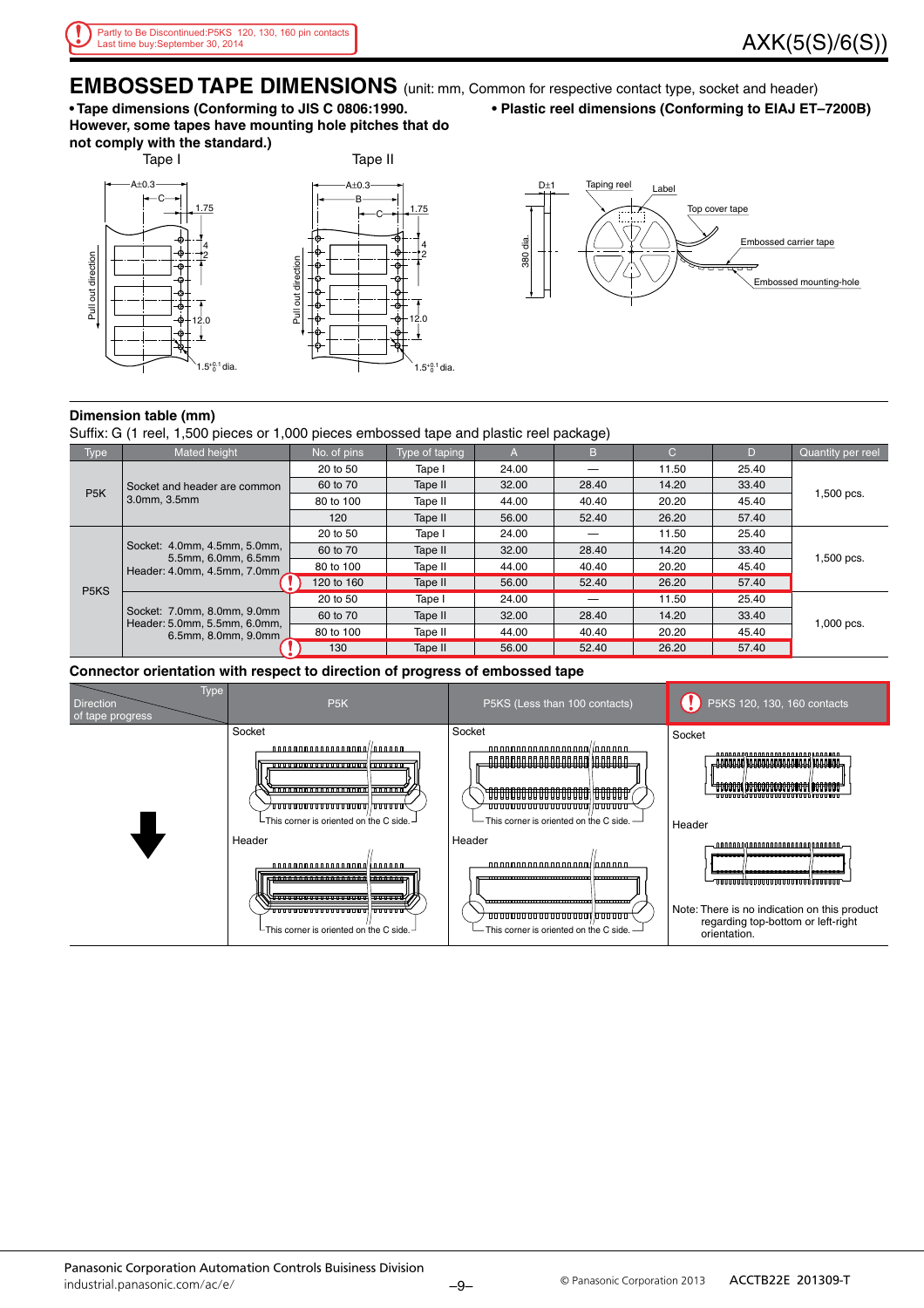

### **NOTES**

#### **1. Prevention of reverse mating** Other than P5KS series 120, 130, 160 pin contacts type, the socket and header are protected from reverse mating by a molded resin key. Excessive mating force may damage the key, so be sure to match





### **2. Recommended PC board and metal mask patterns**

Connectors are mounted with high pitch density, intervals of 0.35 mm, 0.4 mm or 0.5 mm.

In order to reduce solder and flux rise, solder bridges and other issues make sure the proper levels of solder is used. The figures to the right are recommended metal mask patterns. Please use them as a reference.

• P5K Socket













• P5K Header

Recommended PC board pattern (TOP VIEW)



Recommended metal mask pattern Metal mask thickness: When 150  $\mu$ m (Opening area ratio: 62%)



Recommended metal mask pattern Metal mask thickness: When 120 µm (Opening area ratio: 78%)



\* See the dimension table on page 6 for more information on the B dimension of the socket and header.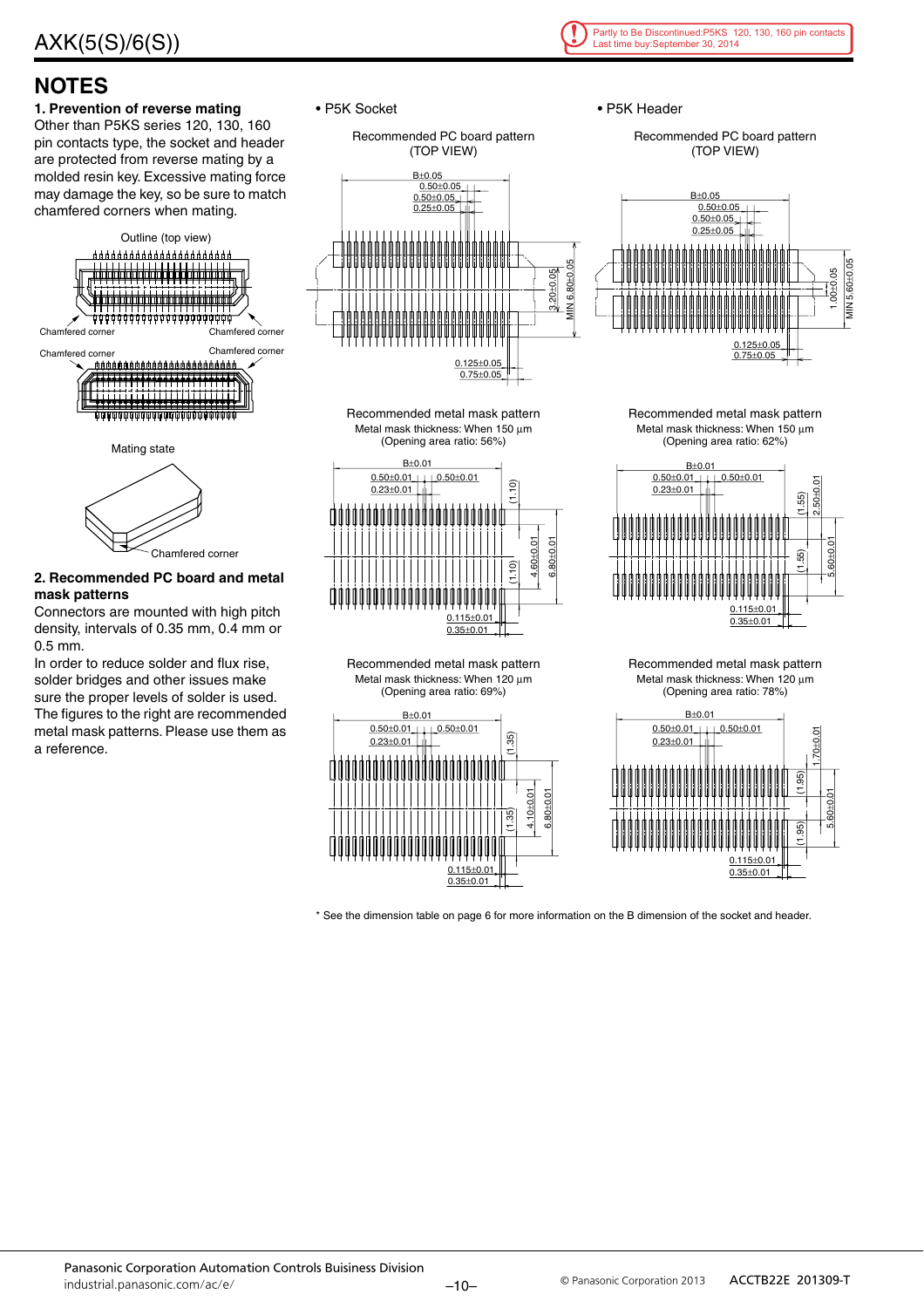

#### **P5KS: Mated height 4.0mm, 4.5mm, 5.0mm, 5.5mm, 6.0mm, 6.5mm, 7.0mm, 8.0mm, 9.0mm type**

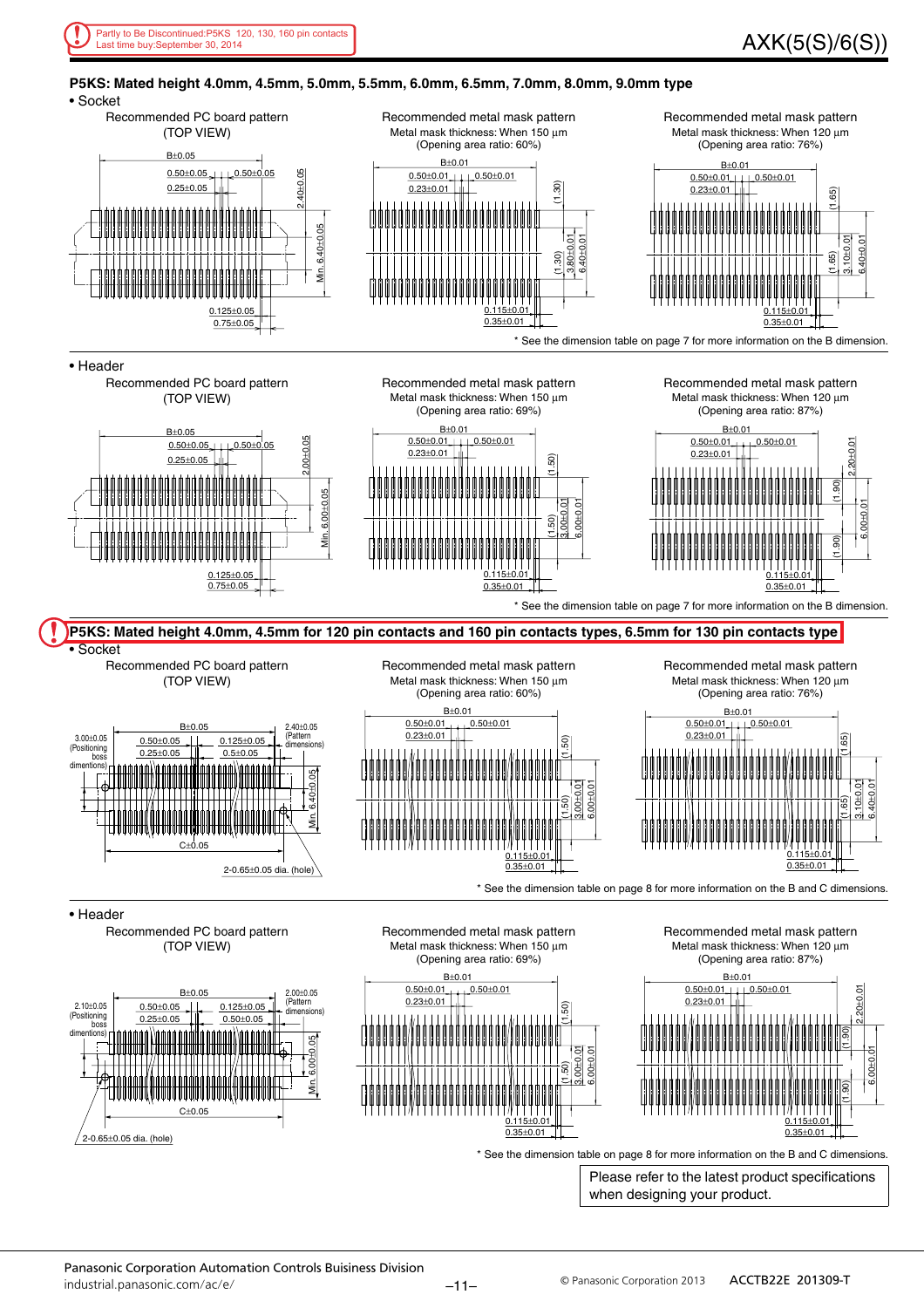## **Notes on Using Narrow pitch Connectors**

### **Regarding the design of devices and PC board patterns**

1) When connecting several connectors together by stacking, make sure to maintain proper accuracy in the design of structure and mounting equipment so that the connectors are not subjected to twisting and torsional forces. 2) With mounting equipment, there may be up to a  $\pm 0.2$  to 0.3-mm error in positioning. Be sure to design PC boards and patterns while taking into consideration the performance and abilities of the required equipment. 3) Some connectors have tabs embossed on the body to aid in positioning. When using these connectors, make sure that the PC board is designed with positioning holes to match these tabs.

4) To ensure the required mechanical strength when soldering the connector terminals, make sure the PC board meets recommended PC board pattern design dimensions given.

5) For all connectors of the narrow pitch series, to prevent the PC board from coming off during vibrations or impacts, and to prevent loads from falling directly on the soldered portions, be sure to design some means to fix the PC board in place.

### **Example) Secure in place with screws**



When connecting PC boards, take appropriate measures to prevent the connector from coming off. 6) Notes when using a FPC. (1) When the connector is soldered to an FPC board, during its insertion and removal procedures, forces may be applied to the terminals and cause the soldering to come off. It is recommended to use a reinforcement board on the

backside of the FPC board to which the connector is being connected. Please make the reinforcement board dimensions bigger than the outer limits of the recommended PC board pattern (should be approximately 1 mm greater than the outer limit).

Material should be glass epoxy or polyimide, and the thickness should be between 0.2 and 0.3 mm.

(2) Collisions, impacts, or turning of FPC boards, may apply forces on the connector and cause it to come loose. Therefore, make to design retaining plates or screws that will fix the connector in place.

7) The narrow pitch connector series is designed to be compact and thin. Although ease of handling has been taken into account, take care when mating the connectors, as displacement or angled mating could damage or deform the connector.

### **Regarding the selection of the connector placement machine and the mounting procedures**

1) Select the placement machine taking into consideration the connector height, required positioning accuracy, and packaging conditions.

2) Be aware that if the catching force of the placement machine is too great, it may deform the shape of the connector body or connector terminals.

3) Be aware that during mounting, external forces may be applied to the connector contact surfaces and terminals and cause deformations.

4) Depending on the size of the connector being used, self alignment may not be possible. In such cases, be sure to carefully position the terminal with the PC board pattern.

5) The positioning bosses give an approximate alignment for positioning on the PC board. For accurate positioning of the connector when mounting it to the PC board, we recommend using an automatic positioning machine.

6) Excessive mounter chucking force may deform the molded or metal part of the connector. Consult us in advance if chucking is to be applied.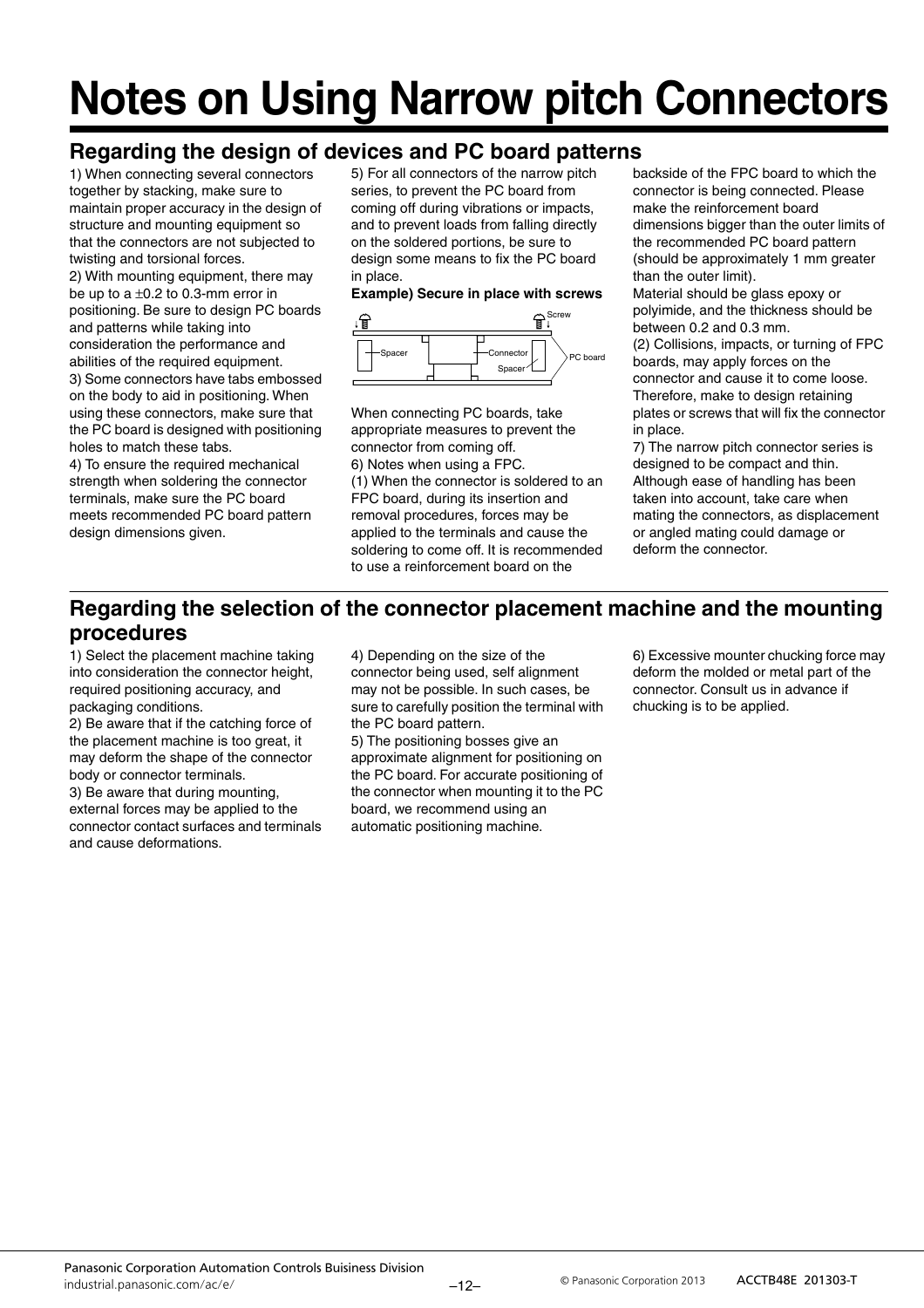### **Regarding soldering 1. Reflow soldering**

1) Measure the recommended profile temperature for reflow soldering by placing a sensor on the PC board near the connector surface or terminals. (The setting for the sensor will differ depending on the sensor used, so be sure to carefully read the instructions that comes with it.)

2) As for cream solder printing, screen printing is recommended.

3) To determine the relationship between the screen opening area and the PCboard foot pattern area, refer to the diagrams in the recommended patterns for PC boards and metal masks. Make sure to use the terminal tip as a reference position when setting. Avoid an excessive amount of solder from being applied, otherwise, interference by the solder will cause an imperfect contact.



4) Consult us when using a screenprinting thickness other than that recommended.

5) When mounting on both sides of the PC board and the connector is mounting on the underside, use adhesives or other means to ensure the connector is properly fixed to the PC board. (Double reflow soldering on the same side is possible.)

6) N2 reflow, conducting reflow soldering in a nitrogen atmosphere, increases the solder flow too greatly, enabling wicking to occur. Make sure that the solder feed rate and temperature profile are appropriate.

#### **Soldering conditions**

Please use the reflow temperature profile conditions recommended below for reflow soldering. Please contact us before using a temperature profile other than that described below (e.g. lead-free solder).

• Narrow pitch connectors (except P8 type)



• Narrow pitch connector (P8)



For products other than the ones above, please refer to the latest product specifications.

7) The temperatures are measured at the surface of the PC board near the connector terminals. (The setting for the sensor will differ depending on the sensor used, so be sure to carefully read the instructions that comes with it.) 8) The temperature profiles given in this catalog are values measured when using the connector on a resin-based PC board. When performed reflow soldering on a metal board (iron, aluminum, etc.) or a metal table to mount on a FPC, make sure there is no deformation or discoloration of the connector beforehand and then begin mounting. 9) Consult us when using a screen-

printing thickness other than that recommended.

10) Some solder and flux types may cause serious solder or flux creeping. Solder and flux characteristics should be taken into consideration when setting the reflow soldering conditions.

#### **2. Hand soldering**

1) Set the soldering iron so that the tip temperature is less than that given in the table below.

#### Table A

| Product name        | Soldering iron temperature                 |
|---------------------|--------------------------------------------|
| SMD type connectors | 300°C within 5 sec.<br>350°C within 3 sec. |

2) Do not allow flux to spread onto the connector leads or PC board. This may lead to flux rising up to the connector inside.

3) Touch the soldering iron to the foot pattern. After the foot pattern and connector terminal are heated, apply the solder wire so it melts at the end of the connector terminals.



4) Be aware that soldering while applying a load on the connector terminals may cause improper operation of the connector.

5) Thoroughly clean the soldering iron. 6) Flux from the solder wire may get on the contact surfaces during soldering operations. After soldering, carefully check the contact surfaces and clean off any solder before use.

7) For soldering of prototype devices during product development, you can perform soldering at the necessary locations by heating with a hot-air gun by applying cream solder to the foot pattern beforehand. However, at this time, make sure that the air pressure does not move connectors by carefully holding them down with tweezers or other similar tool. Also, be careful not to go too close to the connectors and melt any of the molded components.

8) If an excessive amount of solder is applied during manual soldering, the solder may creep up near the contact points, or solder interference may cause imperfect contact.

#### **3. Solder reworking**

1) Finish reworking in one operation. 2) For reworking of the solder bridge, use a soldering iron with a flat tip. To prevent flux from climbing up to the contact surfaces, do not add more flux. 3) Keep the soldering iron tip temperature below the temperature given in Table A.

–13–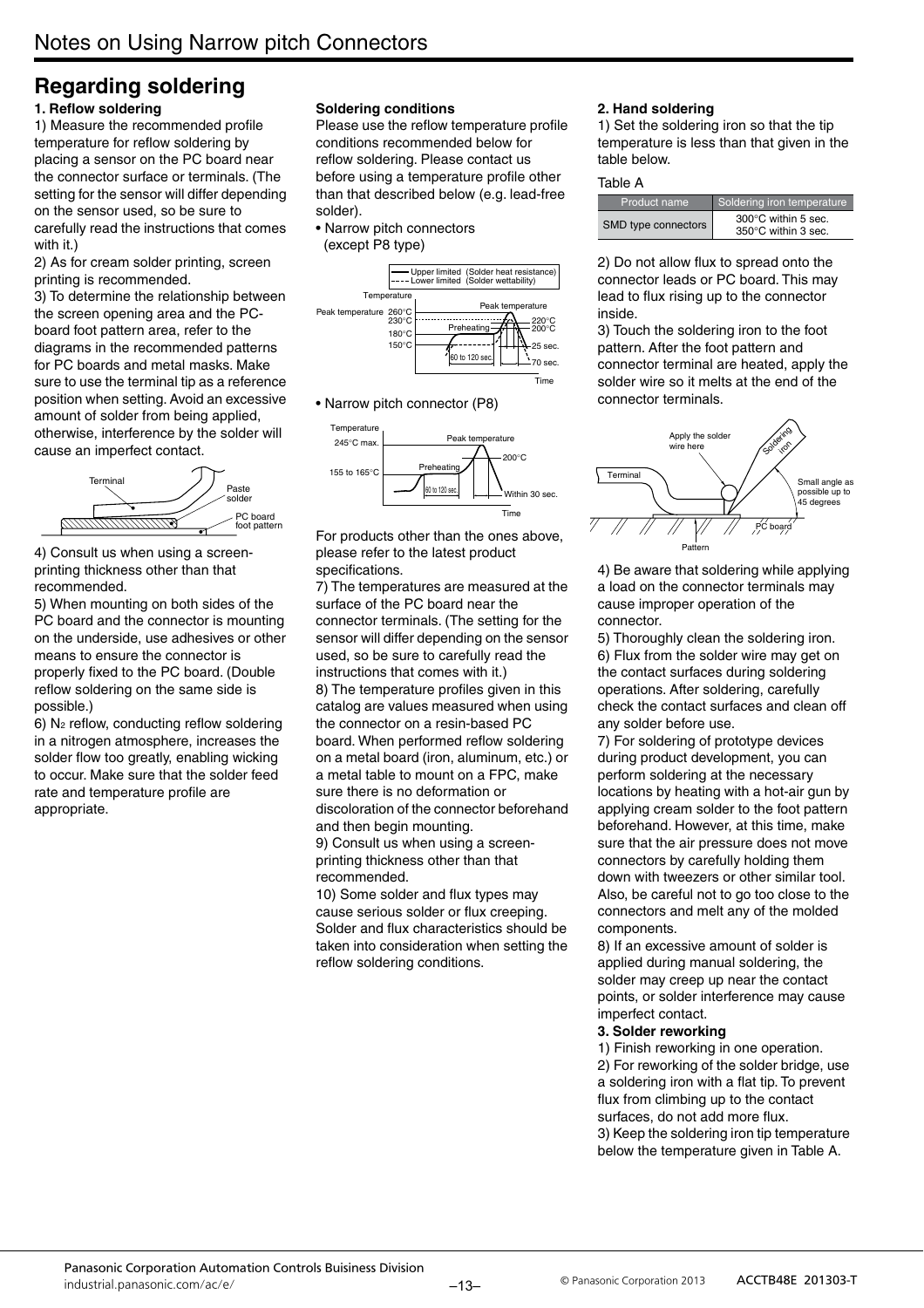### **Handling Single Components**

1) Make sure not to drop or allow parts to fall from work bench 2) Excessive force applied to the terminals could cause warping, come out, or weaken the adhesive strength of the solder. Handle with care. 3) Repeated bending of the terminals may cause terminals to break.

4) Do not insert or remove the connector when it is not soldered. Forcibly applied external pressure on the terminals can weaken the adherence of the terminals to the molded part or cause the terminals to lose their evenness.

5) Excessive prying-force applied to one end may cause product breakage and separation of the solder joints at the terminal.

### **Cleaning flux from PC board**

1) To increase the cleanliness of the cleaning fluid and cleaning operations, prepare equipment for cleaning process beginning with boil cleaning, ultrasonic cleaning, and then vapor cleaning. 2) Carefully oversee the cleanliness of the cleaning fluids to make sure that the contact surfaces do not become dirty from the cleaning fluid itself.

3) Since some powerful cleaning solutions may dissolve molded components of the connector and wipe off or discolor printed letters, we recommend aqua pura electronic parts cleaners. Please consult us if you wish to use other types of cleaning fluids. 4) Please note that the surfaces of molded parts may whiten when cleaned with alcohol.

Excessive force applied for insertion in a pivot action as shown may also cause product breakage.

Align the header and socket positions before connecting them.



### **Handling the PC board**

#### **• Handling the PC board after mounting the connector**

When cutting or bending the PC board after mounting the connector, be careful that the soldered sections are subjected to excessive force.



### **Storage of connectors**

1) To prevent problems from voids or air pockets due to heat of reflow soldering, avoid storing the connectors in areas of high humidity. When storing the connectors for more than six months, be sure to consider storage area where the humidity is properly controlled. 2) Depending on the connector type, the color of the connector may vary from connector to connector depending on when it is produced.

Some connectors may change color slightly if subjected to ultraviolet rays during storage. This is normal and will not affect the operation of the connector. 3) When storing the connectors with the PC boards assembled and components alreeady set, be careful not to stack them up so the connectors are subjected to excessive forces.

4) Avoid storing the connectors in locations with excessive dust. The dust may accumulate and cause improper connections at the contact surfaces.

### **Other Notes**

1) These products are made for the design of compact and lightweight devices and therefore the thickness of the molded components has been made very thin. Therefore, be careful during insertion and removal operations for excessive forces applied may damage the products.

2) Dropping of the products or rough mishandling may bend or damage the terminals and possibly hinder proper reflow soldering.

3) Before soldering, try not to insert or remove the connector more than absolutely necessary.

4) When coating the PC board after soldering the connector to prevent the deterioration of insulation, perform the coating in such a way so that the coating does not get on the connector.

5) There may be variations in the colors of products from different production lots. This is normal.

6) The connectors are not meant to be used for switching.

7) Be sure not to allow external pressure to act on connectors when assembling PCBs or moving in block assemblies.